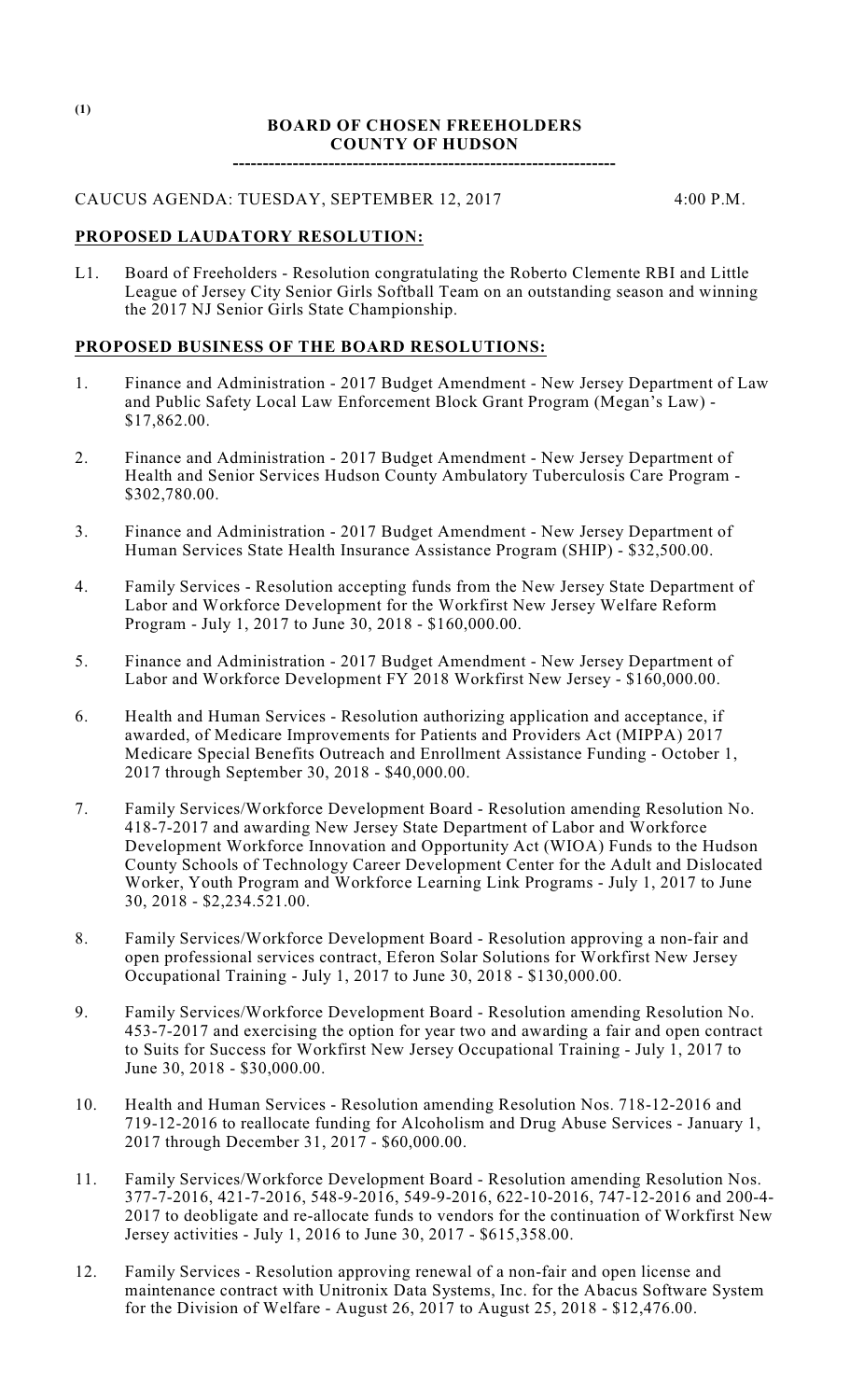- 13. Superintendent of Elections Resolution awarding non-fair and open contract to A. Pensa Modern Movers for the transportation of voting machines on behalf of the Superintendent of Elections for the General and Anticipated Jersey City Municipal Run-Off Elections - July 1, 2017 to December 31, 2017 - \$88,500.00.
- 14. Finance and Administration Resolution approving a contract with Hudson Community Enterprises, Inc. for the shredding of files and records for various County Offices - October 1, 2017 to September 30, 2018 (not to exceed \$50,000.00).
- 15. Law Resolution awarding professional services contract, non-fair and open John A. Russo, M.D. - August 21, 2017 to August 20, 2018 - \$15,000.00.
- 16. Law Resolution awarding professional services contract, non-fair and open James Galileo - August 21, 2017 to August 20, 2018 - \$10,000.00.
- 17. Finance and Administration Resolution awarding professional services contract, nonfair and open, Underwriting Services - Oppenheimer & Co., Inc. - \$75,000.00.
- 18. Parks and Community Services Resolution authorizing payment to Sportsfield Specialties, Inc. for the purchase of portable safety netting and football goal posts - \$21,828.20
- 19. Parks and Community Services Resolution authorizing payment to Applied Landscape Technologies for the supply and installation of a canopy extension of the existing baseball field backstop at JJ Braddock Park/North Hudson Park - \$12,512.50.
- 20. Parks and Community Services Resolution authorizing payment to McCafferty Enterprises, Inc. for the purchase of aluminum frame tents - \$17,500.00.
- 21. County Executive/Cultural & Heritage Affairs Resolution approving a non-fair and open contract with Sculpture Cast for creation and installation of a Public Art Sculpture designed by Zeno Frudakis which will be sited in JJ Braddock/North Hudson Park in North Bergen in accordance with the "1% Fund for Public Art" - September 15, 2017 to September 14, 2018 - \$218,500.00.
- 22. Purchasing Approve Purchasing Agent's award, purchases made under State Contracts:

|               | <b>VENDOR</b>                                     | <b>COMMODITY</b>                                                                           | <b>AMOUNT</b>  | <b>DEPT</b>         |
|---------------|---------------------------------------------------|--------------------------------------------------------------------------------------------|----------------|---------------------|
| a)            | <b>Atlantic Tactical</b><br>Somerset, NJ          | Police Equipment<br>& Supplies                                                             | 5,000.00<br>S. | Sheriff's<br>Office |
| b)            | Chas S. Winner Ford<br>Cherry Hill, NJ            | Purchase $(2)$<br>Unmarked 2018<br>Police Interceptor<br>Sedan                             | \$44,402.00    | Sheriff's<br>Office |
| $\mathbf{c})$ | <b>Canon Business Solutions</b><br>Burlington, NJ | Copier Maintenance, \$20,000.00<br>Repairs, Parts and<br>Supplies                          |                | Family<br>Services  |
| $\mathbf{d}$  | Dell Marketing<br>Round Rock, TX                  | Purchase (20)<br>Laptops<br>(Meadowview<br>\$30,210.20)                                    | \$367,225.58   | Meadowview          |
|               |                                                   | Microcomputers,<br>Workstations and<br><b>Associated Products</b><br>(Various \$20,000.00) |                | Various             |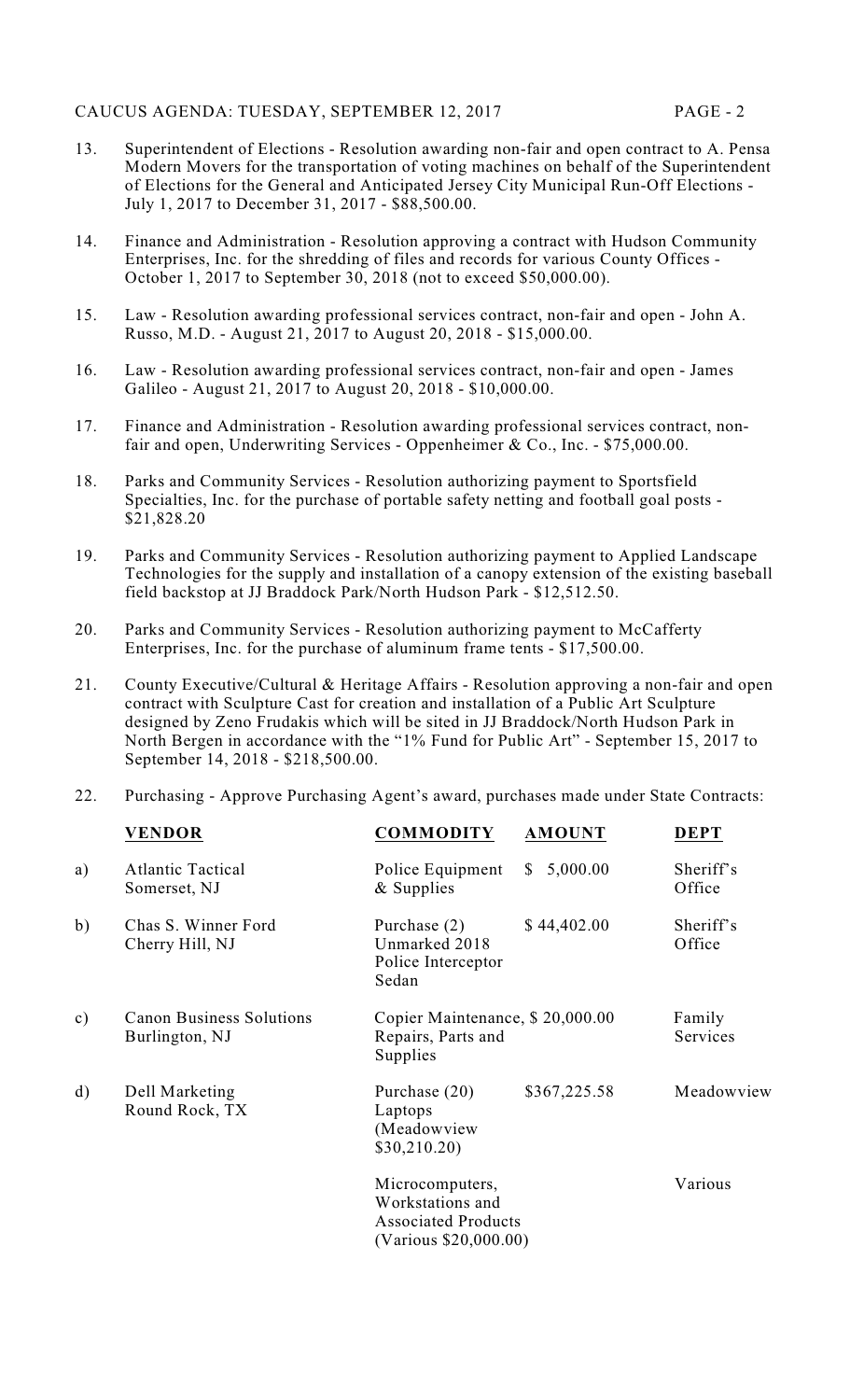# CAUCUS AGENDA: TUESDAY, SEPTEMBER 12, 2017 PAGE - 3

|                  | <b>VENDOR</b>                                        | <b>COMMODITY</b>                                                                | <b>AMOUNT</b>  | DEPT.                                |
|------------------|------------------------------------------------------|---------------------------------------------------------------------------------|----------------|--------------------------------------|
|                  |                                                      | Tru-Up of Microsoft<br>Licenses Thru Dell<br>(Data Processing<br>\$317,015.38   |                | Data<br>Processing                   |
| e)               | East River Energy<br>Guildford, CT                   | Gasoline<br>$(87$ Octane)                                                       | \$50,000.00    | Roads &<br>Public<br>Property        |
| f                | <i>*Goodyear Commercial Tires</i><br>Harrison, NJ    | Automobile<br><b>Tires</b>                                                      | 5,000.00<br>\$ | Roads &<br>Public<br><b>Property</b> |
| g)               | General Sales Admin.<br>Kenvil, NJ                   | Equipment needed<br>for (2) Unmarked<br>2018 Police Vehicles                    | \$13,603.83    | Sheriff's<br>Office                  |
| h)               | Lawmen Emergency Services<br>Pennsauken, NJ          | Ammunition for<br>Semi-Annual<br>Firearms<br>Qualifications,<br>and 125 Pistols | \$50,761.50    | Prosecutor's<br>Office               |
| $\mathbf{i}$     | Pitney Bowes, Inc.<br>Chesapeake, VA                 | Mailroom Equipment \$10,000.00<br>Maintenance                                   |                | Various                              |
| j)               | Praxair<br>Allentown, PA                             | <b>Specialty Gas</b><br><b>Rental Tanks</b>                                     | \$10,000.00    | Various                              |
| $\bf k)$         | <b>SHI</b> International<br>Piscataway, NJ           | Purchase Video<br>Analytic Software<br>System                                   | \$10,868.08    | Prosecutor's<br>Office               |
| $\left( \right)$ | <b>Stewart Industries</b><br>Burlington Township, NJ | Copier Maintenance, \$40,000.00<br>Service and Supplies                         |                | Various                              |
| m)               | Verizon Wireless<br>Wallingford, CT                  | Cellular Telephone<br>Service & Equipment                                       | \$20,000.00    | Various                              |
| $\mathbf{n}$     | *WB Mason Co.<br>Secaucus, NJ                        | <b>Office Supplies</b>                                                          | \$75,000.00    | <b>Various</b>                       |
|                  |                                                      | <b>TOTAL</b>                                                                    | \$721,860.99   |                                      |

#### **\* Denotes: Hudson County Vendor \*\* Denotes: Minority Vendor**

23. Purchasing - Purchases made under Union County Cooperative Pricing System:

|    | <b>VENDOR</b>    | <b>COMMODITY</b>             | <b>AMOUNT</b> | DEPT.     |
|----|------------------|------------------------------|---------------|-----------|
| a) | <i>*Johnston</i> | <b>Sentinel Patriot</b>      | \$226,523.54  | Sheriff's |
|    | Communication    | <b>System Maintenance</b>    |               | Office    |
|    | Kearny, NJ       | <b>Support. This allows</b>  |               |           |
|    |                  | for Interfacing with other   |               |           |
|    |                  | <b>Law Enforcement</b>       |               |           |
|    |                  | <b>Communication Centers</b> |               |           |
|    |                  | <b>Across the County</b>     |               |           |
|    |                  | <b>Service (Sheriff's</b>    |               |           |
|    |                  | Office \$30,812.54)          |               |           |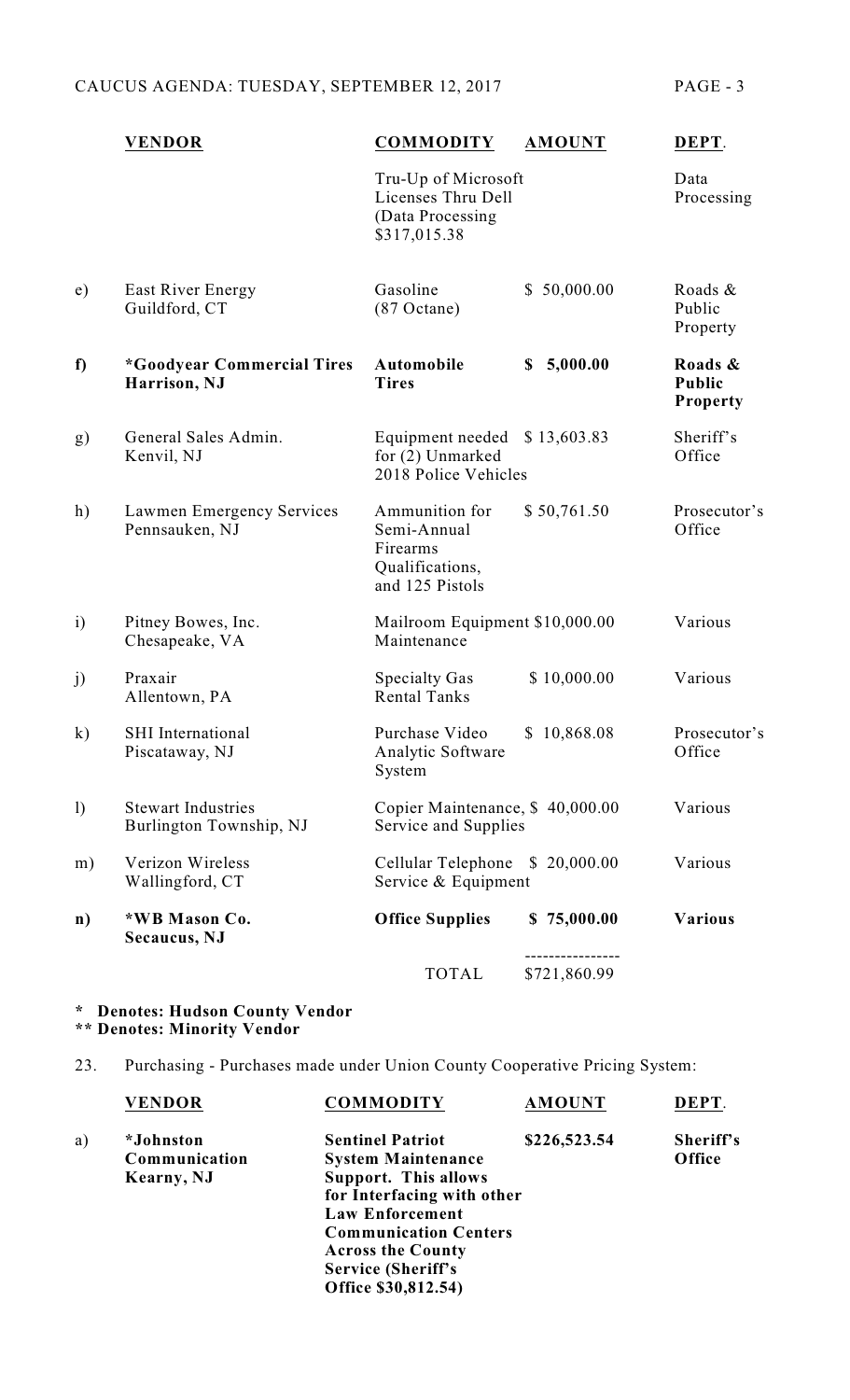|                                                                                                                                                                                            | <b>VENDOR</b>            | <b>COMMODITY</b>                                                                                                                     | <b>AMOUNT</b> | <b>DEPT</b>               |
|--------------------------------------------------------------------------------------------------------------------------------------------------------------------------------------------|--------------------------|--------------------------------------------------------------------------------------------------------------------------------------|---------------|---------------------------|
|                                                                                                                                                                                            |                          | Telecommunication<br><b>Equipment and Services</b><br>(Various \$100,000.00)                                                         |               | <b>Various</b>            |
|                                                                                                                                                                                            |                          | <b>County Wide Data</b><br><b>Network Hardware</b><br><b>Maintenance Contract</b><br><b>Renewal (Data Processing</b><br>\$95,711.00) |               | Data<br><b>Processing</b> |
|                                                                                                                                                                                            |                          | <b>TOTAL</b>                                                                                                                         | \$226,523.54  |                           |
| 24.<br>Purchasing - Purchases made under the Emergency Responder Equipment Purchase<br>program: Federal Grants and Contracts Procedures Streamlined (Local Finance Notice<br>$2004 - 21$ : |                          |                                                                                                                                      |               |                           |
|                                                                                                                                                                                            | <b>VENDOR</b>            | <b>COMMODITY</b>                                                                                                                     | <b>AMOUNT</b> | DEPT.                     |
| a)                                                                                                                                                                                         | <b>Federal Resources</b> | HazMat Response                                                                                                                      | \$27,750.00   | Emergency                 |

TOTAL \$27,750.00 25. Purchasing - Purchases made under the Educational Services Commission of New Jersey Pricing System, formally known as "The Middlesex Regional Educational Services Commission."

Supply Co. System Training Management

\_\_\_\_\_\_\_\_\_

|    | <b>VENDOR</b>                             | <b>COMMODITY</b>                 | <b>AMOUNT</b> | DEPT.             |
|----|-------------------------------------------|----------------------------------|---------------|-------------------|
| a) | <b>CDW</b> Government<br>Vernon Hills, IL | Purchase (2) Two<br>New Scanners | \$11,387.36   | Clerk's<br>Office |
|    |                                           | <b>TOTAL</b>                     | \$11,387.36   |                   |

26. Purchasing - Purchases made under Somerset County Cooperative Pricing System:

|    | <b>VENDOR</b>                                                             | <b>COMMODITY</b>                                                                        | <b>AMOUNT</b> | DEPT.                  |
|----|---------------------------------------------------------------------------|-----------------------------------------------------------------------------------------|---------------|------------------------|
| a) | Jacobs<br>Telecommunications, Inc. to Platform at the<br>Edison, NJ 08817 | Design Addition<br>Communications<br>Tower for Motorola<br>P <sub>25</sub> Radio System | \$6,850.00    | Correctional<br>Center |
|    |                                                                           |                                                                                         |               |                        |
|    |                                                                           | <b>TOTAL</b>                                                                            | \$6,850.00    |                        |

#### **\* Denotes: Hudson County Vendor**

Stevensville, MD 21666

- 27. Purchasing Approve Purchasing Agent's awards:
	- a) To purchase Canvas Shoes, Shower Sandals and Toe Work Boots for Hudson County Correctional Center - seven (7) replies - two (2) year period - Goaltex Corp. - contract shall not exceed \$10,320.00; Bob Barker Co., Inc. - contract shall not exceed \$19,365.00 - Grand Total \$59,370.00.
	- b) Temperature Control System Maintenance at Hudson County Correctional Center one (1) reply - one (1) year period - Pennetta Industrial Automations, LLC contract shall not exceed \$80,000.00.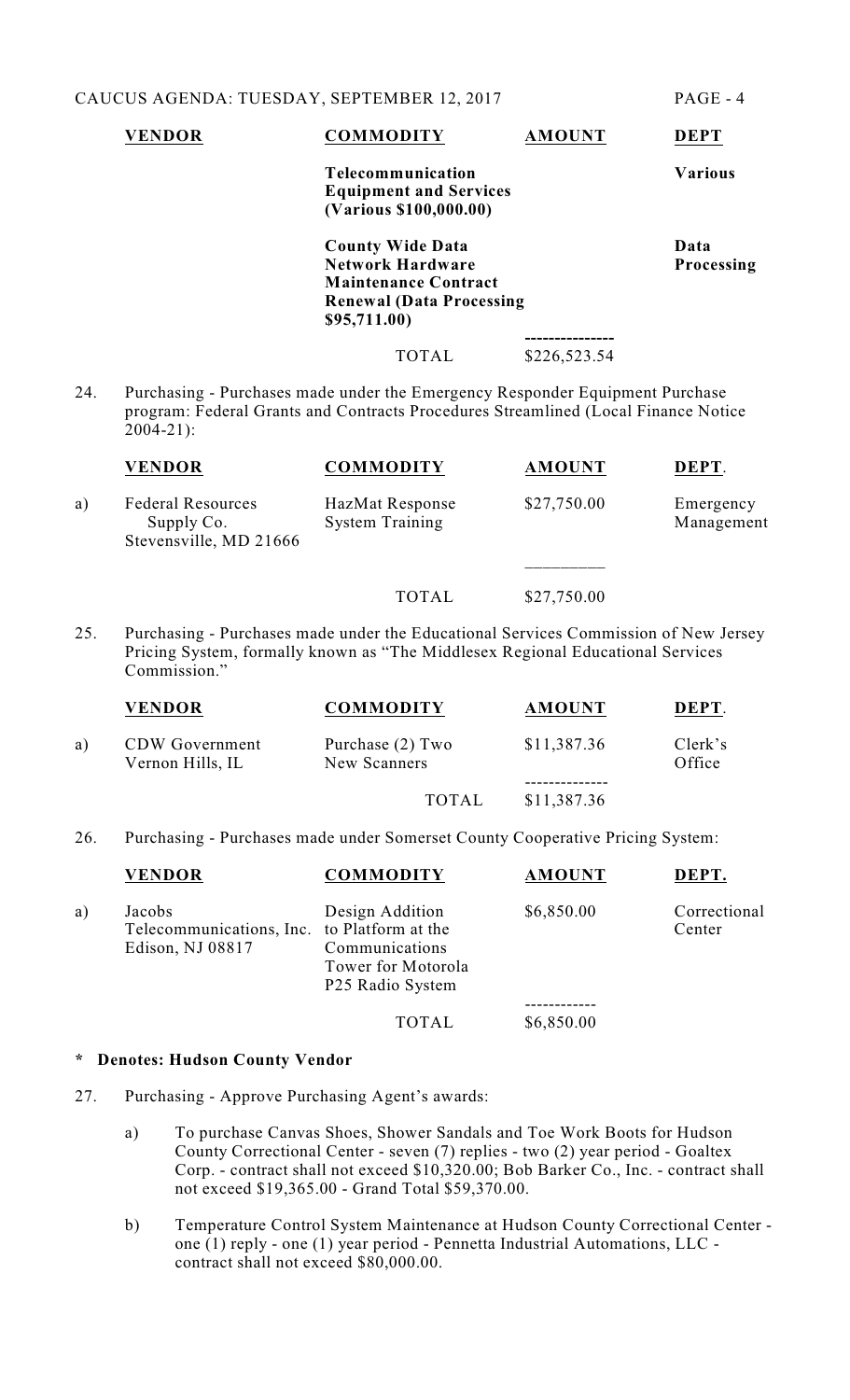- 28. Purchasing Approve Purchasing Agent's awards Construction Contracts:
	- a) On-Call Contract for Traffic Signals, Foundations, Conduit and Associated Work in the County of Hudson - two (2) replies - Orchard Holdings, LLC. - contract shall not exceed \$151,524.00.
	- b) Improvements to the Bird Sanctuary in James J. Braddock Park (Set-Aside Bid) North Bergen, New Jersey - four (4) replies - Adamo Brothers Construction contract shall not exceed \$356,140.00.
- 29. Roads and Public Property/Engineering Resolution approving Addition No. 1 to a fair and open professional services contract with Suburban Consulting Engineers, Inc. for additional construction management for the "Edgewood Lake at Lincoln Park and Pond at Stephen R. Gregg Park" Project West Side Avenue, Jersey City and John F. Kennedy Boulevard, Bayonne - \$15,605.00.
- 30. Corrections Resolution authorizing a renewal of a professional services contract, nonfair and open with Integrity House, Inc. to provide a residential substance abuse treatment program for eighty (80) inmates not differentiated by gender at the Hudson County Correctional Center - October 1, 2017 to September 30, 2018 - \$1,160,000.00.
- 31. Law Resolution approving the acquisition of and the entry into an agreement for the purchase of Block 8101 Lots 14, 15, 16, 17 and 19.01 in the City of Jersey City commonly known as 411 Hoboken Avenue, 407-409 Hoboken Avenue, 31 Cook Street, 25-27 Cook Street and 17 Cook Street - \$4,400,000.00.
- 32. Sheriff Resolution approving a Memorandum of Understanding (MOU) with the Federal Bureau of Investigation (FBI) Newark Safe Streets Task Force to reimburse the County for a one-time Fiscal Year 2017 equipment purchases for use by State and Local Task Force Officers (TFOS) serving on FBI-Led Task Force on behalf of the Sheriff's Office - \$62,600.00.
- 33. Parks and Community Services Resolution authorizing the encroachment onto the County Right of Way at 501-531 Hudson Street & 601 Hudson Street in the City of Hoboken - \$3,053.32.
- 34. Parks and Community Services Resolution authorizing the encroachment onto the County Right of Way at 350 and 390 County Road in the City of Jersey City - \$783.32.
- 35. Health and Human Services Resolution authorizing to enter into an agreement between the New Jersey Department of Military and Veterans Affairs and the County of Hudson to hold a Veterans' Resource/Job Fair at the Jersey City Armory - \$100.00.
- 36. Law Resolution concurring in Executive Order TAD-70 relative to inclusion of apprenticeship training programs on certain County Public Works Projects.
- 37. Law Resolution joining the Township of Weehawken in opposing an Environmental Impact Statement (EIS) for "The Hudson Tunnel" as it impacts construction activities in the shade area of the Township and related matters.
- 38. Law Resolution declaring property located at New York Avenue, Block 6001, Lot 34, Jersey City, New Jersey as surplus, obsolete and not required for public use and authorizing a report and public hearing for an eventual sale under the local lands and building law.
- 39. Health and Human Services Resolution authorizing a Memorandum of Understanding between the Hudson County Ryan White Recipient and Hudson County HIV Health Services Planning Council.
- 40. Law Resolution authorizing an amendment to the access agreement with Honeywell International, Inc. to permit access in, through and over Stephen Gregg Park in the City of Bayonne.